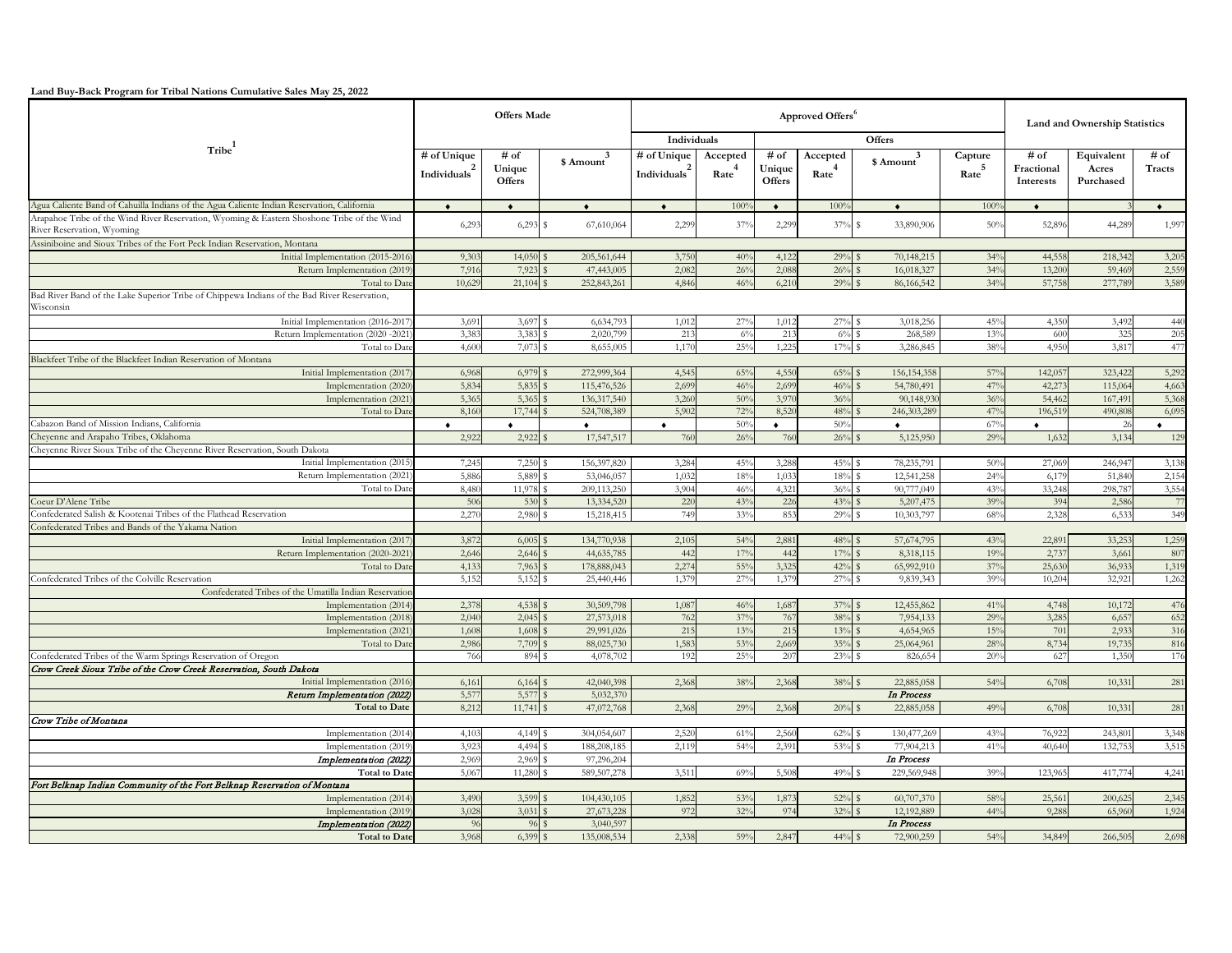**Land Buy-Back Program for Tribal Nations Cumulative Sales May 25, 2022** 

|                                                                                  | <b>Offers Made</b>       |                         |                                         |                          | <b>Land and Ownership Statistics</b> |                         |                   |                         |                   |                         |                    |           |
|----------------------------------------------------------------------------------|--------------------------|-------------------------|-----------------------------------------|--------------------------|--------------------------------------|-------------------------|-------------------|-------------------------|-------------------|-------------------------|--------------------|-----------|
|                                                                                  |                          |                         |                                         | Individuals              |                                      | Offers                  |                   |                         |                   |                         |                    |           |
| $T$ ribe $1$                                                                     | # of Unique              | $#$ of                  | $\mbox{~8\,Amount}^3$                   | # of Unique              | Accepted                             | # of                    | Accepted          | $$$ Amount <sup>3</sup> | Capture           | # of                    | Equivalent         | $#$ of    |
|                                                                                  | Individuals <sup>7</sup> | Unique<br><b>Offers</b> |                                         | Individuals <sup>*</sup> | Rate                                 | Unique<br><b>Offers</b> | $\mathrm{Rate}^4$ |                         | $\mathrm{Rate}^5$ | Fractional<br>Interests | Acres<br>Purchased | Tracts    |
| Gila River Indian Community of the Gila River Indian Reservation, Arizona        | 2,021                    | $2,052$ \$              | 91,858,379                              | 1,029                    | 51%                                  | 1,044                   | $51\%$ \$         | 61,314,595              | 67%               | 2,138                   | 1,167              | 124       |
| Lower Brule Sioux Tribe of the Lower Brule Reservation, South Dakota             |                          |                         |                                         |                          |                                      |                         |                   |                         |                   |                         |                    |           |
| Initial Implementation (2016                                                     | 4,333                    | 4,333                   | 11,189,515                              | 1,398                    | 32%                                  | 1,398                   | $32\%$ \$         | 5,438,763               | 49%               | 9,246                   | 14,174             | 463       |
| Return Implementation (2022)                                                     | 3,076                    | 3,076                   | 2,828,252                               |                          |                                      |                         |                   | In Process              |                   |                         |                    |           |
| <b>Total to Date</b>                                                             | 4,697                    | 6,385                   | 13,898,903                              | 1,398                    | 30%                                  | 1,398                   | $22\%$            | 5,438,763               | 39%               | 9,246                   | 14,17              | 463       |
| ummi Tribe of the Lummi Reservation                                              | 942                      | 943                     | 4,364,314                               | 512                      | 54%                                  | 512                     | 54%               | 3,787,983               | 87%               | 817                     | 684                | 26        |
| Makah Indian Tribe of the Makah Indian Reservation                               | 950                      | 1,284                   | 3,988,755                               | 429                      | 45%                                  | 519                     | 40%               | 2,345,587               | 59%               | 1,053                   | 242                | 60        |
| Minnesota Chippewa - Bois Forte Band                                             | 1,545                    | 1,545                   | 3,496,625                               | 540                      | 35%                                  | 540                     | 35%               | 1,847,035               | 53%               | 5,036                   | 2,81               | 179       |
| Minnesota Chippewa - Fond du Lac Band                                            |                          |                         |                                         |                          |                                      |                         |                   |                         |                   |                         |                    |           |
| Initial Implementation (2016                                                     | 4,014                    | 6,087                   | 6,295,269                               | 1,233                    | 31%                                  | 1,51!                   | 25%               | 2,772,684               | 44%               | 7,555                   | 3,51               | 295       |
| Return Implementation (2019                                                      | 3,256                    | 3,256                   | 2,393,682                               | 498                      | 15%                                  | 498                     | 15%               | 633,263                 | 26%               | 2,122                   | 732                | 262       |
| Total to Dat                                                                     | 4,299                    | 9,264                   | 8,673,557                               | 1,474                    | 34%                                  | 2,01                    | 22%               | 3,405,947               | 39%               | 9,67                    | 4,248              | 331       |
| Vavajo Nation, Arizona, New Mexico & Utah                                        |                          |                         |                                         |                          |                                      |                         |                   |                         |                   |                         |                    |           |
| Initial Implementation (2016                                                     | 25,509                   | 27,252                  | 259,792,318                             | 11,084                   | 43%                                  | 11,918                  | 44%               | 108,087,070             | 42%               | 74,216                  | 155,495            | 2,850     |
| Return Implementation (2019                                                      | 19,985                   | 20,950                  | 157, 163, 211                           | 5,17                     | $26^{\circ}$                         | 5,37                    | $26^{\circ}$      | 42,396,169              | 27%               | 21,702                  | 48.63              | 2,577     |
| Total to Date                                                                    | 28,141                   | 48,152                  | 416,948,557<br><sup>\$</sup>            | 14,019                   | 50%                                  | 17,295                  | 36%               | 150,483,240             | 36%               | 95,918                  | 204,12             | 3,107     |
| Nez Perce Tribe                                                                  | 1,092                    | 1,092                   | 10,570,982<br>$\mathbf{\hat{s}}$        | 372                      | 34%                                  | 372                     | 34%               | 3,633,064               | 34%               | 1,647                   | 2,261              | 163       |
| Northern Cheyenne Tribe of the Northern Cheyenne Indian Reservation, Montana     |                          |                         |                                         |                          |                                      |                         |                   |                         |                   |                         |                    |           |
| Implementation (2014)                                                            | 2,563                    | 3,067 \$                | 27,297,871                              | 1,216                    | 47%                                  | 1,390                   | 45%               | 9,866,839               | 36%               | 5,735                   | 20,130             | 575       |
| Implementation (2019                                                             | 2,300                    | 2,300                   | $\mathbf S$<br>24,614,014               | 837                      | 36%                                  | 837                     | 36%               | 8,796,574               | 36%               | 2,640                   | 7,18               | 536       |
| Implementation (2022)                                                            | 1,413                    | 1,413                   | \$13,100,662                            | 134                      | 9%                                   | 134                     | 9%                | 1,220,536               | 9%                | 1,758                   | 316                | 166       |
| Total to Dat                                                                     | 3.204                    | 6,780                   | 65,012,547<br><sup>s</sup>              | 1,742                    | 54%                                  | 2,361                   | 35%               | 19,883,950              | 31%               | 8,691                   | 29,076             | 737       |
| Oglala Sioux Tribe                                                               |                          |                         |                                         |                          |                                      |                         |                   |                         |                   |                         |                    |           |
| Initial Implementation (2014                                                     | 20,622                   | 34,332 \$               | 329,913,486                             | 9,319                    | 45%                                  | 12,820                  | 37%               | 110,395,928             | 34%               | 86,306                  | 292,720            | 5,011     |
| Return Implementation (2019                                                      | 15,791                   | 15,840                  | 94,031,826<br>$\mathbf{S}$              | 3,464                    | $22^{\circ}$                         | 3,484                   | 22%               | 21,785,604              | 23%               | 20,143                  | 58,180             | 3,644     |
| Total to Date                                                                    | 22,824                   | 49,114 \$               | 423,760,511                             | 11,305                   | 50%                                  | 16,31                   | 33%               | 132,181,532             | 31%               | 106,449                 | 350,793            | 5,417     |
| Omaha Tribe of Nebraska                                                          |                          |                         |                                         |                          |                                      |                         |                   |                         |                   |                         |                    | 130       |
| Initial Implementation (2017                                                     | 2,251                    | 2,251 \$                | 16,955,546<br>s                         | 739<br>344               | 33%                                  | 739<br>348              | 33%               | 6,530,119               | 39%               | 4,098<br>1,573          | 2,024              | 221       |
| Return Implementation (2021<br>Total to Dat                                      | 1,991<br>2,514           | 2,010<br>4,175          | 29,010,566<br>s                         | 923                      | 17%<br>$37^{\circ}$                  | 1,087                   | 17%<br>26%        | 5,990,237<br>12,520,355 | 21%<br>27%        | 5,671                   | 1,460<br>3,484     | 236       |
| Pala Band of Mission Indians                                                     | 611                      | 611                     | 45,958,401<br>3,824,649<br>$\mathbf{s}$ | 153                      | 25%                                  | 153                     | 25%               | 1,441,750               | 38%               | 808                     | -68                | 52        |
| Pechanga Band of Luiseno Mission Indians of the Pechanga Reservation, California | 584                      | 584                     | 2,059,491<br>٩                          | 49                       | $8^{\circ}$                          | $\overline{4}$          | 8%                | 535,758                 | 26%               | 147                     | 39                 | 28        |
| Ponca Tribe of Indians of Oklahoma                                               | 1,57                     | 1,925                   | 7,489,882                               | 602                      | 38%                                  | 680                     | 35%               | 3,536,156               | 47%               | 2,854                   | 2,032              | 93        |
| Prairie Band Potawatomi Nation, Kansas                                           | 1,65                     | 1,656                   | 10,651,031                              | 682                      | 41%                                  | 682                     | 41%               | 5,157,029               | 48%               | 2,411                   | 3,29               | 146       |
| <b>Ouinault Indian Nation</b>                                                    | 2,17                     | 2,174                   | 59,513,063                              | 1,208                    | 56%                                  | 1,208                   | 56%               | 39,728,998              | 67%               | 4,051                   | 9,19               | 211       |
| Rincon Band of Luiseno Mission Indians of the Rincon Reservation, California     |                          |                         | $\bullet$                               |                          | 2%                                   | ٠                       | $2^{\circ}$       | $\bullet$               | 19%               | ٠                       |                    | $\bullet$ |
| Rosebud Sioux Tribe of the Rosebud Indian Reservation, South Dakota              |                          |                         |                                         |                          |                                      |                         |                   |                         |                   |                         |                    |           |
| Initial Implementation (2014                                                     | 13,649                   | 23,883                  | 101,449,368                             | 4,450                    | 33%                                  | 5,414                   | 23%               | 23,597,262              | 23%               | 25,493                  | 46,17              | 2,480     |
| Return Implementation (2018                                                      | 11,050                   | 11,579                  | 36,560,064                              | 1,825                    | 17%                                  | 1,851                   | 16%               | 6,690,593               | 18%               | 9,129                   | 11,505             | 1,929     |
| Total to Date                                                                    | 14,830                   | 33,903                  | 137,814,882                             | 5,707                    | 38%                                  | 7,265                   | 21%               | 30,287,855              | 22%               | 34,624                  | 57,682             | 2,830     |
| Round Valley Indian Tribes, Round Valley Reservation, California                 | 1,114                    | 1,114                   | 5,974,767                               | 298                      | $27^{\circ}$                         | 298                     | 27%               | 2,424,794               | 41%               | 814                     | 346                | 70        |
| Salt River Pima-Maricopa Indian Community of the Salt River Reservation, Arizona | 1,344                    | 1,406                   | 32,537,955                              | 560                      | 42%                                  | 585                     | 42%               | 20,316,301              | 62%               | 890                     | 194                | 27        |